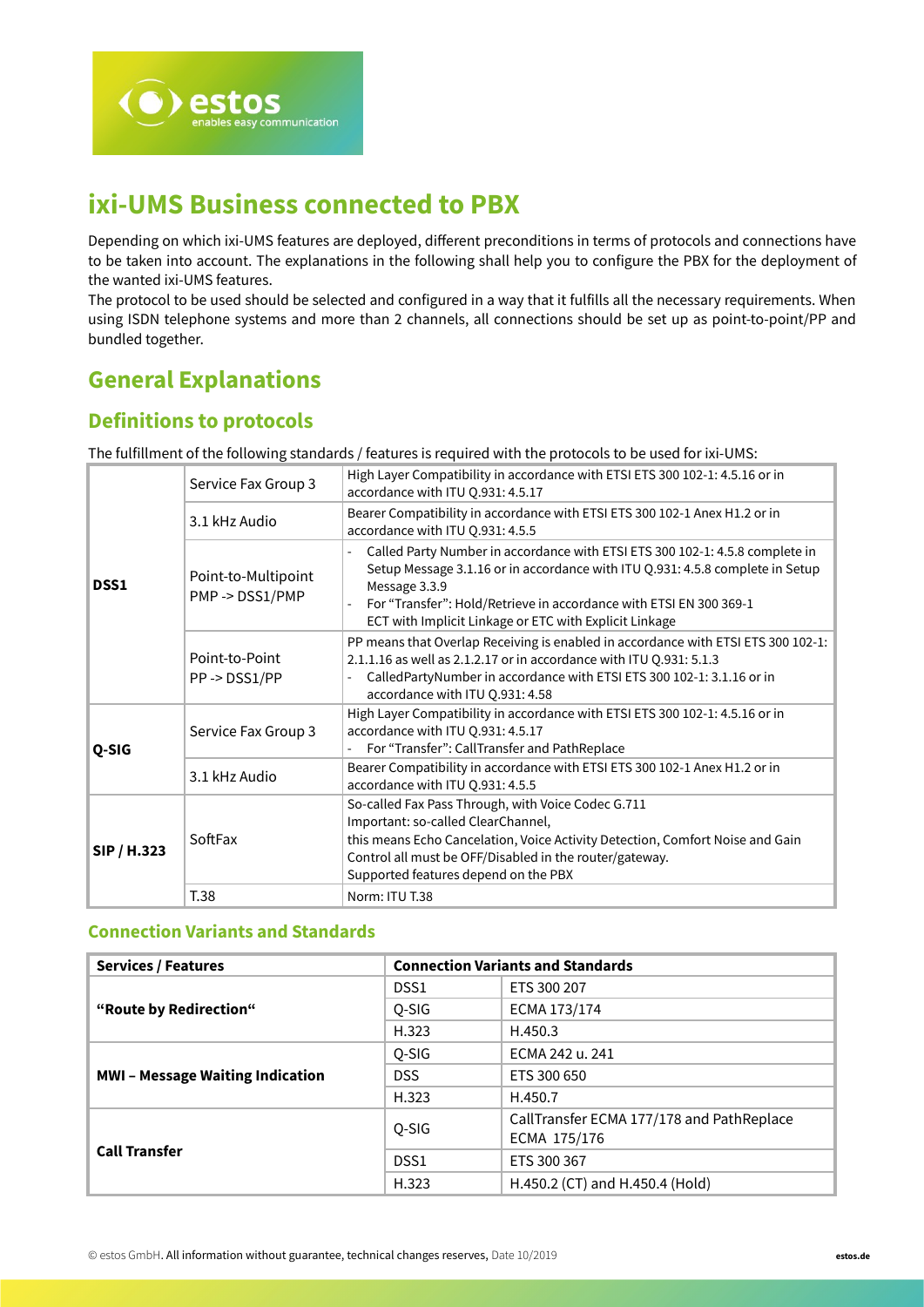## **Required Connection Properties of the ixi-UMS Features**

Depending on which ixi-UMS services and features shall be used, different connection properties are required.

| <b>Service / Feature</b> | <b>Required Connection Properties</b>                                                      |                                         |  |
|--------------------------|--------------------------------------------------------------------------------------------|-----------------------------------------|--|
|                          | DSS1 (recommended)                                                                         | PP or PMP,<br>with more than one S0: PP |  |
| Fax / Voice / TTS        | O-SIG                                                                                      | ISO, ECMA V1 / V2                       |  |
|                          | H.323 / SIP                                                                                | SoftFax or T.38                         |  |
| MWI                      | Depends on the PBX.<br>For detailed information, please refer to the ixi-UMS Kernel Manual |                                         |  |

## **Fax / Voice / TTS**

With a PMP you have to take care that the individual sender numbers are sent. A PMP is not suitable for systems with more than one S0. With more than one S0, DSS1-PP should be applied and these shall be bundled up in order to guarantee the distribution of incoming calls to all the S0.

If the services shall be handled separately according to number ranges, a PP connection is useful.

## **MWI (Message Waiting Indication)**

The connections to the various PBX's differ considerably. You can find the detailed explanation with connection- and configuration-possibilities in the ixi-UMS Business Manual.

## **General Information about Call Number Transfer**

With the numbers sent to ixi-UMS Business by the PBX, "NumberingPlan" (NP) and "TypeOfNumber" (ToN) information must be consistent with the format of the number itself.

Example:

A UMS-message is received at the site in Munich from the sender number +49 89 123456. The transfer from the PBX to ixi-UMS Business e.g. can be transferred via one of the following "information pairs" (NP/ToN):

| <b>NP</b><br>(NumberingPlan) | <b>ToN (TypeOfNumber)</b> | <b>Transferred Number</b> |
|------------------------------|---------------------------|---------------------------|
| lunknown                     | unknown/ISDN-E.164        | 089123456                 |
| ISDN - E.164                 | unknown/ISDN-E.164        | 089123456                 |
| ISDN - E.164                 | unknown/ISDN-E.164        | 12345                     |
| ISDN - E.164                 | national                  | 8912345                   |
| ISDN - E.164                 | Subscriber                | 12345                     |
| ISDN - E.164                 | international             | 498912345                 |

#### **Please note::**

When a number NP or (and) ToN "Unknown" is signaled by the PBX or the outside line, the internal number conversion rules of ixi-UMS Business are activated. If ""Remove outside line access" is selected, for example, ixi-UMS Business can remove this. **In every other case, these rules do not apply.**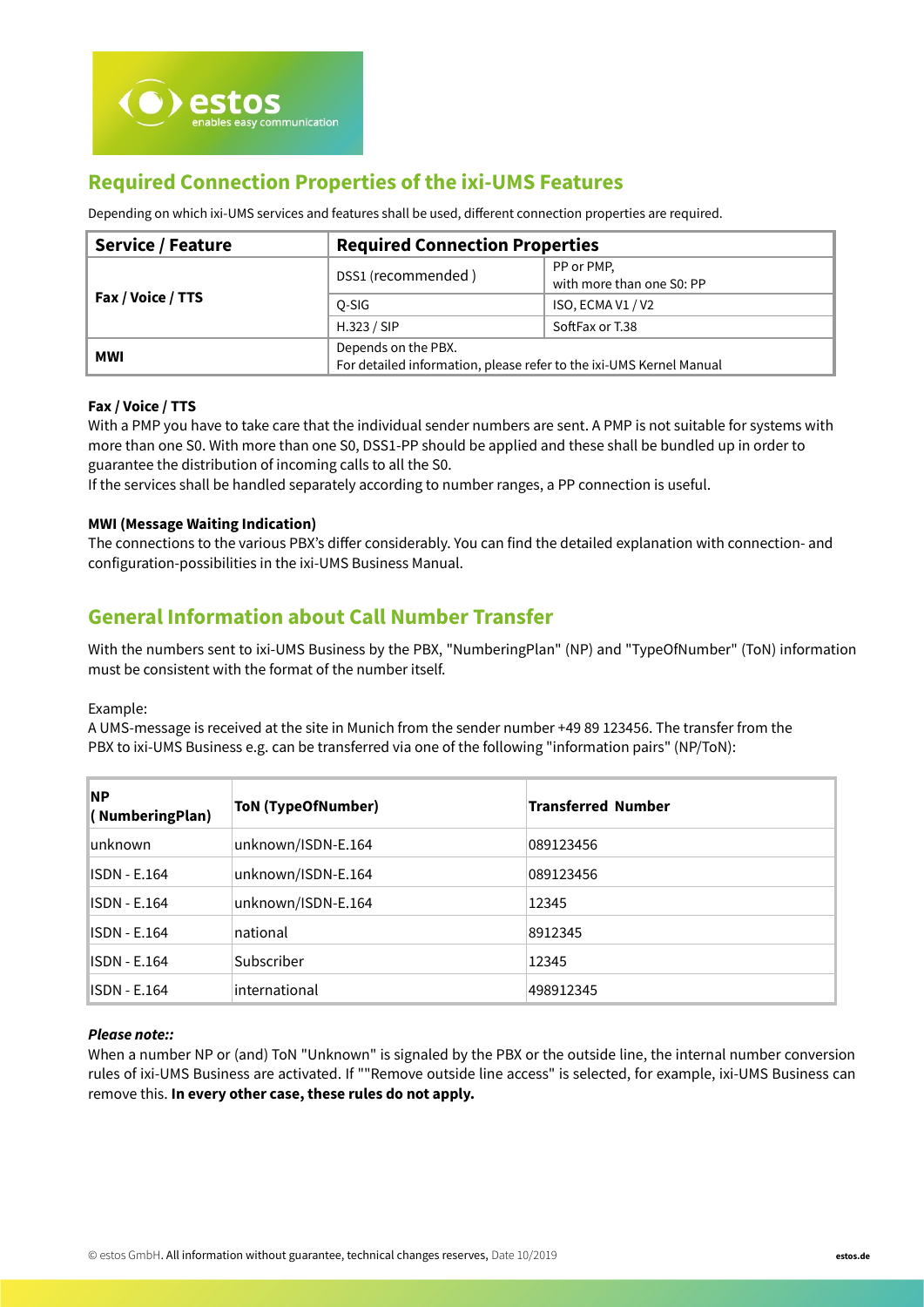

## **Call number transfer in E.164 Format**

ixi-UMS Business can be activated for the procession of call numbers in the international format E.164 (according to ITU-T E.164). In this case the call numbers must be transferred in the format:

<country code><area code><call number> (e.g. 4981424799585).

With outbound calls, for the CallingNumTypePlan" and the "CalledNumTypePlan" are passed on to ixi-UMS Business: E.164/international

In the configuration, the following differentiations can be made:

| E.164 only inbound      | With inbound calls, all the call numbers are signaled to ixi-UMS in E.164-format:<br>Recipient number (Called Party Number)<br>Sender number (Calling Party Number)<br><b>Redirection Number</b> |
|-------------------------|--------------------------------------------------------------------------------------------------------------------------------------------------------------------------------------------------|
| E.164 only outbound     | With outbound calls, ixi-UMS passes on the number to the CAPI in E.164 format:<br>Recipient number (Called Party Number)<br>Sender number (Calling Party Number)                                 |
| Inbound and<br>outbound | All the call numbers are transmitted in E.164-format, as described above.                                                                                                                        |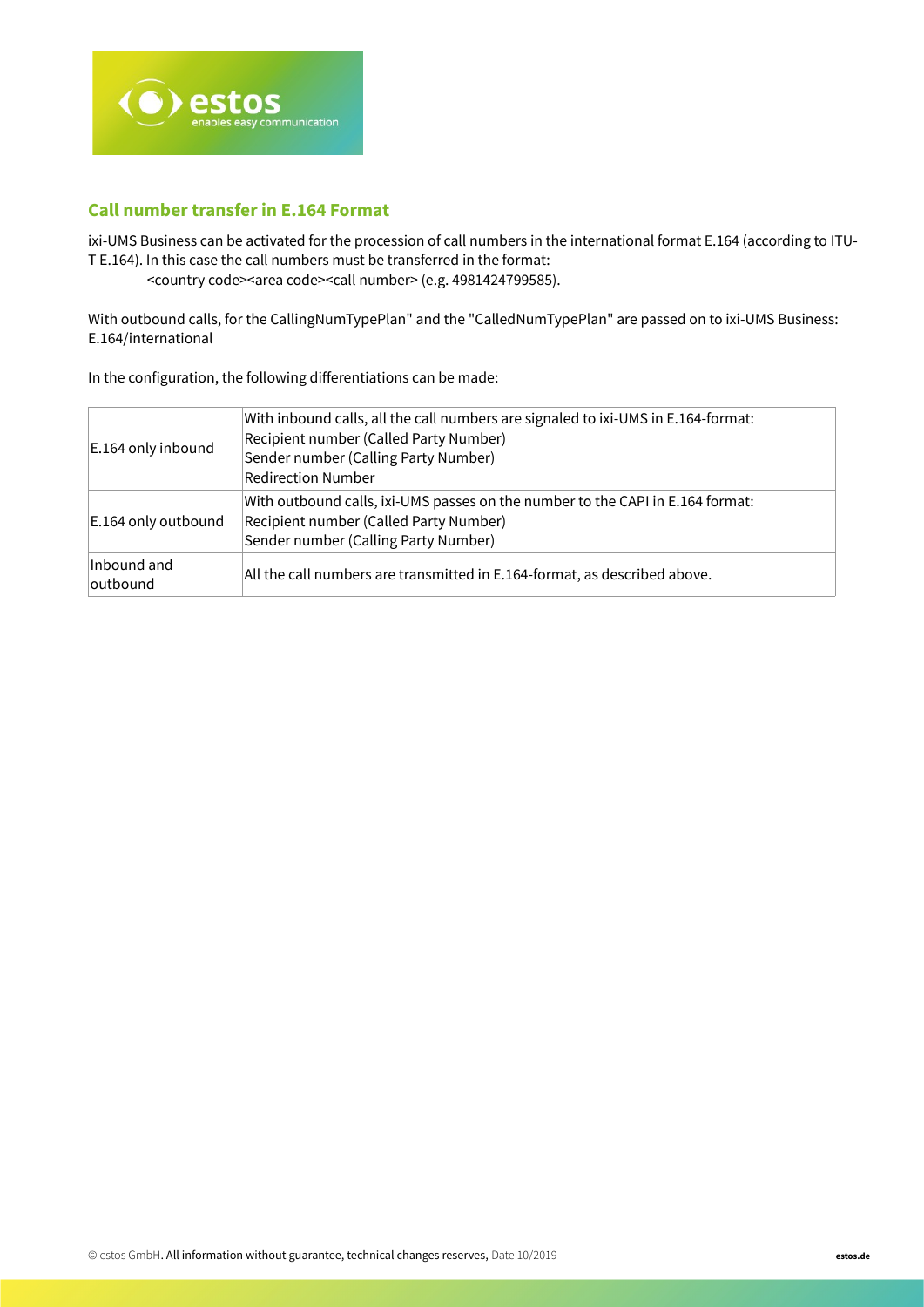

## **Questionnaire for the Configuration of the PBX for the Operation of ixi-UMS Business**

The settings in the PBX for the connection must fulfill the requirements for the wanted ixi-UMS features as described previously. The PBX should be configured completely before installing ixi-UMS Business. If the requirements are not fulfilled, the installation / configuration of ixi-UMS Business cannot be realized successfully and further costs may arise from this.

Please fill out the questionnaire in the following carefully after the PBX has been configured, and send it to the UMS support department.

| <b>Customer:</b>      | [Please fill out the fields] |  |  |  |
|-----------------------|------------------------------|--|--|--|
| Company:              |                              |  |  |  |
| City:                 |                              |  |  |  |
| Partner/Reseller/AVP: |                              |  |  |  |
|                       |                              |  |  |  |

## **PBX:** [Please fill out the fields]

| Manufacturer:                                    |                                            |                        |  |
|--------------------------------------------------|--------------------------------------------|------------------------|--|
| Name/Type:                                       |                                            | Softwareversion / Rev. |  |
| Connection Number /<br><b>Connection Leading</b> |                                            |                        |  |
|                                                  | <b>Technical Contact / PBX Supervisor:</b> |                        |  |
| name:                                            |                                            | surname:               |  |
| Phone:                                           |                                            | Fax:                   |  |
|                                                  |                                            |                        |  |
| e-mail:                                          |                                            |                        |  |

## **Connection Type / Protocol Variant** [Please check where applicable]

| DSS1         | with | $\Box$ PMP       | PP             |         |
|--------------|------|------------------|----------------|---------|
| $\Box$ Qsig  |      | with $\Box$ ISO  | $\Box$ ECMA V1 | ECMA V2 |
| $\Box$ H.323 |      | with $\Box$ T.38 | □ Softfa›      |         |
| $\Box$ SIP   | with | T.38             | Softfax        |         |

## **Remarks / Characteristics / Comments:**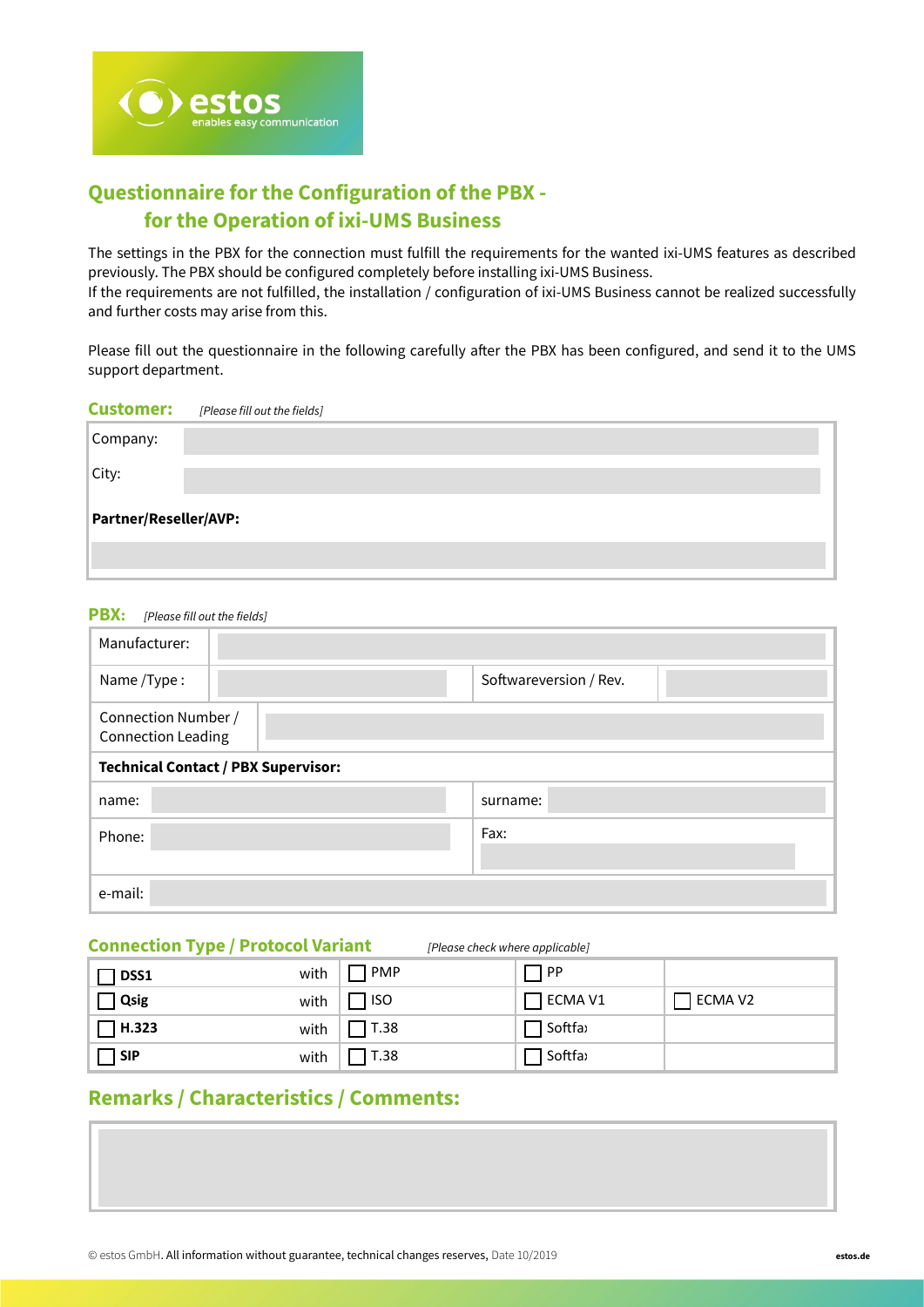

## **Transmission of the Call Number**

Please note down how the call numbers are transmitted to ixi-UMS Business (in the D-channel or with SIP or H.323). ixi-UMS Business configuration depends on the numbers, which are transmitted from / to the PBX.

## **Call Numbers in E.164-Format:**

When all the call numbers are transferred in E.164 format (<country code><area code><call number>), further information requested at "Call Numbers Incoming" are not required.

#### **Transmission in E.164:**

| only inbound                | With inbound calls, all the call numbers are signaled to ixi-UMS in E.164-format:<br>Recipient number (Called Party Number)<br>Sender number (Calling Party Number)<br><b>Redirection Number</b> |
|-----------------------------|--------------------------------------------------------------------------------------------------------------------------------------------------------------------------------------------------|
| only outbound               | With outbound calls, ixi-UMS passes on the number to the CAPI in E.164 format:<br>Recipient number (Called Party Number)<br>Sender number (Calling Party Number)                                 |
| $\Box$ inbound and outbound | All the call numbers are transmitted in E.164-format, as described above.                                                                                                                        |

If the call numbers are only processed/transferred in one direction in E.164-format, further information requested at "Call Numbers Incoming" must be specified.

## **Call Numbers Outgoing:**

With outgoing calls, the transmission of the sender call number from ixi-UMS Business to the PBX is required, allowed or not allowed, depending on the PBX.

Please check where applicable] and enter the sender call numbers here or define the respective number range with e.g. 1001 to 3999.

| $\Box$ mandatory.          |  |
|----------------------------|--|
| not necessary, but allowed |  |
| $\Box$ not allowed         |  |

## **Call Numbers Incoming:**

Please state whether and which number information (dependent on protokoll) the is transmitted from your PBX to the CAPI:

#### **DSS1 - PMP**

Example: A number dialed from the outside is "089 479942", the PBX, however, only transmits (on the bus to that ixi-UMS Business is connected) "42" in the D-channel. In this case, "42" and not "479942" must be noted down as MSN. Please note down the MSN's exactly the way they are transmitted to ixi-UMS Business:

|             | Which MSN's are transmitted? | [Please fill out the field] |
|-------------|------------------------------|-----------------------------|
| <b>MSNs</b> |                              |                             |